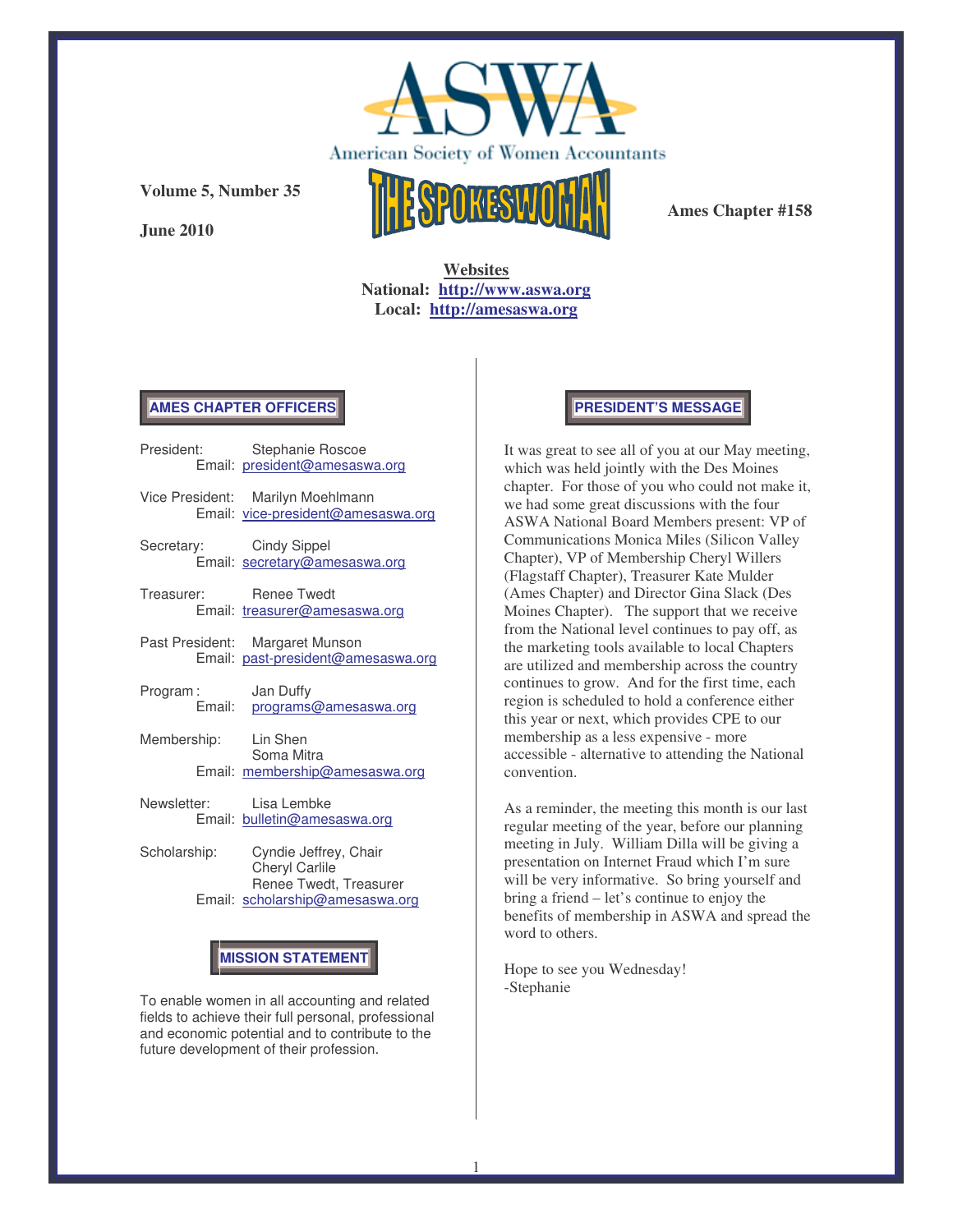

**June 2010**



**Ames Chapter #158**

**Websites National: http://www.aswa.org Local: http://amesaswa.org**



American Society of Women Accountants Ames Chapter #158 June 16, 2010

- 1. Call to Order
- 2. Quorum
- 3. Approval of Minutes
- 4. Treasurer's Report
- 5. Committee Reports
	- a. Membership
		- b. Program
		- c. Bulletin
		- d. Scholarship
		- e. Outreach
- 6. Old Business

a. Regional Conference - update 7. New Business a. Outstanding Member Committee formation 8. Announcements a. Committee Reports are due at the July planning meeting 9. Adjournment

## **MEETING INFORMATION**

| Date:              | Wed, June 16, 2010                                                                 |
|--------------------|------------------------------------------------------------------------------------|
| Time:              | 5:30 PM Social Time<br>6:00 PM Speaker<br>7:00 PM Dinner                           |
| Speaker:<br>Topic: | William N. Dilla<br>Internet Fraud                                                 |
| Location:          | Quality Inn (Same Hotel as<br>Buford's) Room D-3<br>2601 E 13 St<br>Ames, IA 50010 |

## **April 2010 MINUTES**

April Minutes American Society of Women Accountants Ames Chapter #158 Membership Meeting April 21, 2010

Call to Order: The April 2010 Membership Meeting of the Ames Chapter #158 was called to order by President Stephanie Roscoe in Ames at 7:35 pm on Wednesday, April 21, 2010. Those in attendance were Kayla Christensen, Marilyn Moehlmann, Ann Kurtenbach, Brenda O'Neall-Smith, Soma Mitra, Margaret Munson, Kathy Strum, Jan Duffy, Cindy Sippel, Lin Shen, Xaowen Guo, Karen Jacobson, Kate Mulder, Stephanie Roscoe, Penny Strum and one guest. A quorum was present.

Approval of Minutes: Karen Jacobson moved to approve the minutes as printed in the bulletin. Margaret Munson seconded the motion which passed.

Treasurer's Report: The Treasurer's report was distributed and placed on file for review. Several items were discussed and Stephanie will follow up with Renee.

#### Committee Reports:

Membership Committee: We have recently added two members to the Ames Chapter, Kayla Christensen and Jaimie Williamson. The next networking luncheon is April 28<sup>th</sup> at Applebee's.

Program: The May meeting will be a joint meeting with the Des Moines chapter. We will be meeting at Prairie Meadows on Tuesday, May 18. The topic will be identity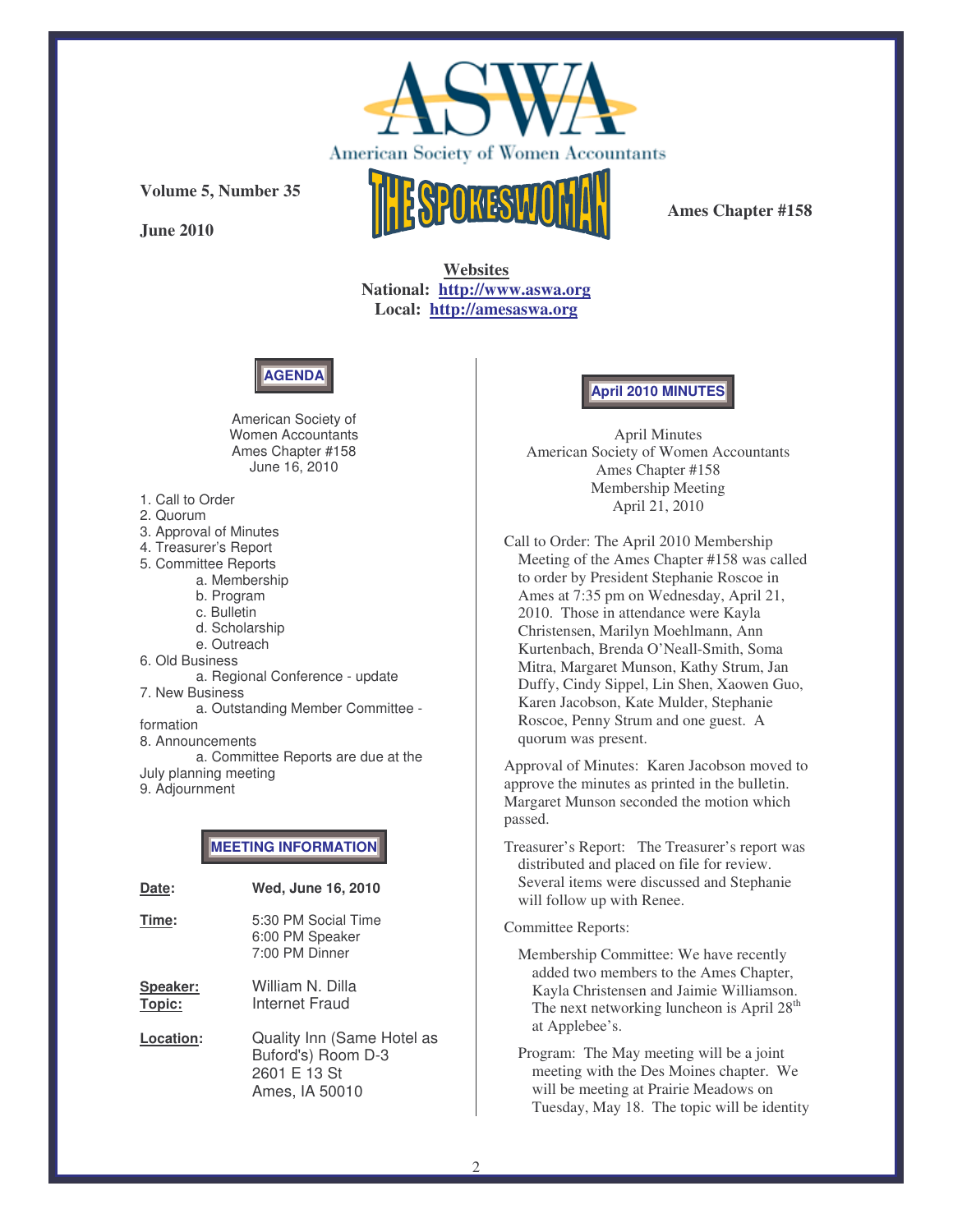

**June 2010**



**Ames Chapter #158**

### **Websites National: http://www.aswa.org Local: http://amesaswa.org**

theft. Cost for dinner will be \$25 for members and \$30 for outside guests. There will be four National board members in attendance. If you are interested in carpooling, please email Stephanie.

Bulletin: No report.

- Scholarship: No official report. The scholarship application has been submitted to National
- Outreach: Two options were discussed, YSS tutors and adult literacy. The YSS tutors are for a longer term opportunity. There is an application process including a check of references and you would be working oneon-one with a high school student. Adult literacy would be working with adults with learning disabilities. The time commitment would be 30 minutes a week. This is not a long-term opportunity. Please email Stephanie if you would like to be involved. There is also a one day volunteer opportunity on Saturday, April 24. It is Global Youth Service Day and will take place from 9 a.m. to 3 p.m. at Trinity Christian Reformed Church in Ames. Two sifts are available and several different opportunities during each shift. Registration is required.

Social Event: Nothing to report.

Old Business:

Standing Rules: Kathy Strum moved to adopt the standing rules as provided. Karen Jacobson seconded the motion. A friendly amendment was accepted and the rules were passed as amended.

New Business:

Nominating Committee: Margaret Munson presented the slate of officers for the coming year. Cindy Sippel moved to approve the slate by unanimous consent. Marilyn Moehlmann seconded the motion which was then approved. Outgoing committee chairs were reminded to start writing their reports for the new committee members.

- Regional Conference: The Milwaukee Regional Conference is in May. The Ames chapter is making a commitment to host the 2011 conference. The committee will be meeting in May.
- Joint meeting with DSM: Since we will not have a business meeting in please send your committee reports to Lisa Lembke to include in the May bulletin.

Wichita Conference: June 24-25. .

Announcements:

Next meeting: May 18 at Prairie Meadows with the Des Moines chapter.

Networking Luncheon: Wednesday, April 28<sup>th</sup> at Applebee's

Door Prize Winner: Kayla Christensen

Adjournment: Meeting adjourned at 8:05 pm.

Respectfully submitted,

Cindy Sippel, Secretary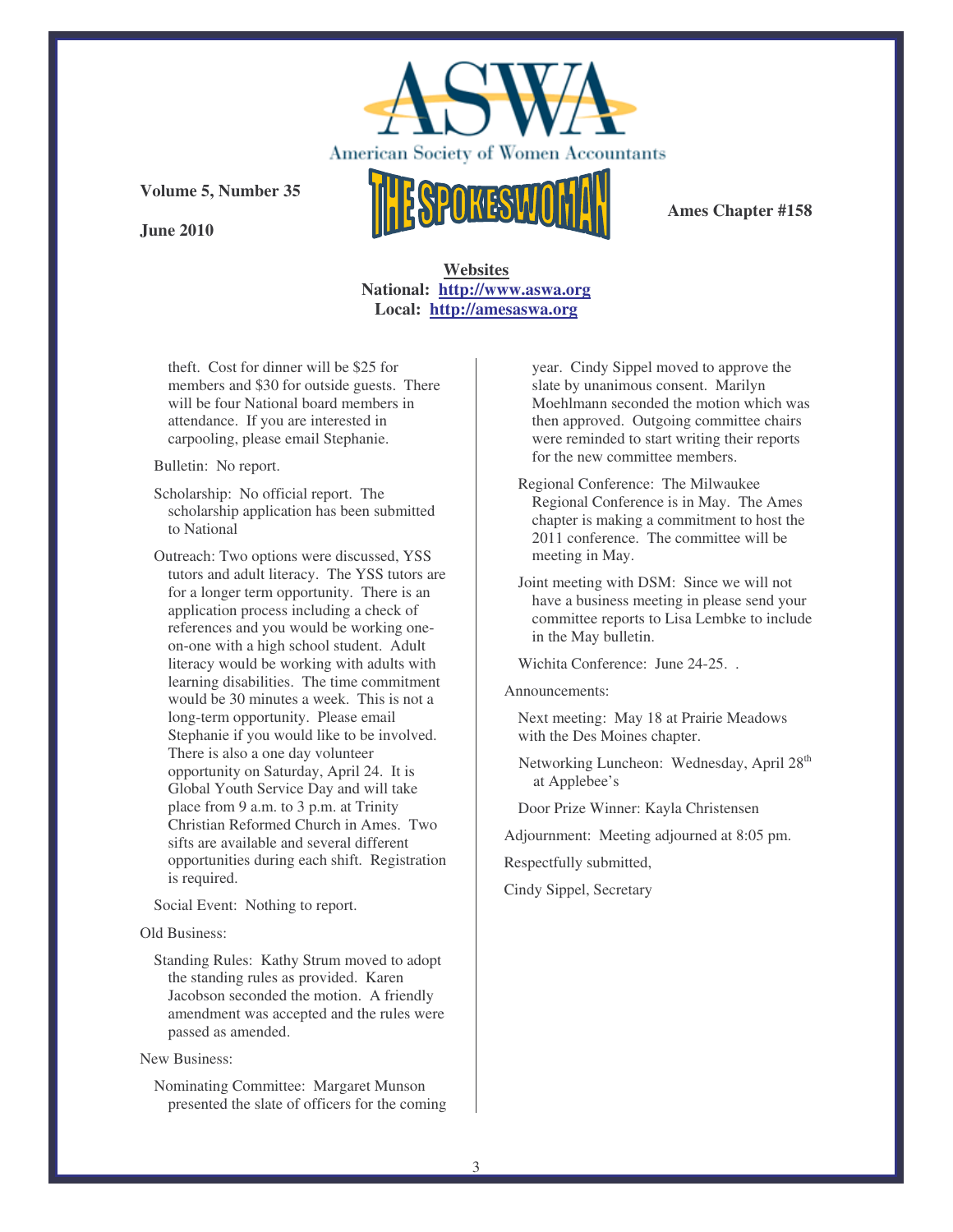

**June 2010**



**Ames Chapter #158**

**Websites National: http://www.aswa.org Local: http://amesaswa.org**



Have you been reading the national ASWA news in The Compass, ASWA's e-magazine? Here are a few questions to see if you know what's been happening on a national level. From the May publication:

- 1. How many new members has ASWA gained this year?
- 2. Where and when is the JNC (Joint National Conference) this year?
- 3. What did Monika Miles, VP of Communications say was "perhaps some of the most important internal communication we can  $do''?$
- 4. What two new chapters have been chartered this year?
- 5. According to National President, Stacey Craig, what commitment has the National Board made to regional conferences?

See next page for answers.

**UPCOMING MEETINGS**

7/21/10 Annual Planning Meeting TBA

**ANNOUNCEMENTS**

There will be a drawing for a gift certificate. Eligible members are those who have brought guests to the meetings this year.

**ASWA NATIONAL NEWS**

- 2010 NAEA National Conference 8/8/2010 – 8/10/2010 Caesar's Palace, Las Vegas, NV
- 2010 Joint National Conference September 27-29, 2010 Music City Sheraton Nashville, TN

**QUOTE OF THE MONTH**

"One must be poor to know the luxury of giving."

George Eliot